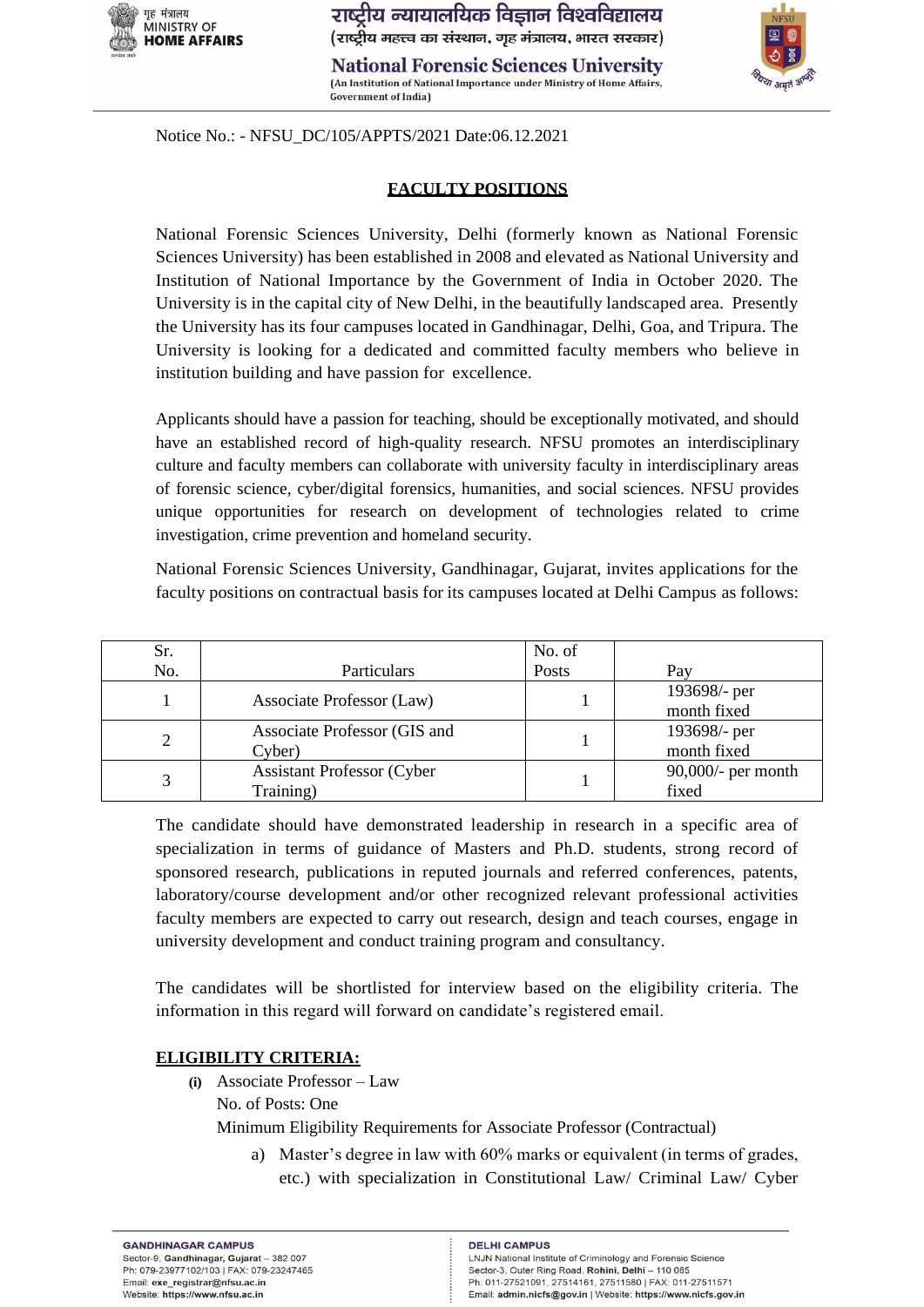

**National Forensic Sciences University** (An Institution of National Importance under Ministry of Home Affairs, **Government of Indial** 



Law/ Human Rights and Ph.D. in relevant discipline.

- b) 06 years post-Ph. D teaching/research/industrial experience of which at least three years should be at the level of Assistant Professor or equivalent.
- c) The candidate should have demonstrated very good experience of research and guidance of postgraduate and Ph.D. students, publications in reputed journals and conferences, course development and other recognized relevant professional activities.

**Remuneration:** Consolidated fixed monthly remuneration of Rs. 1,93,698/- only.

**(ii)** Associate Professor – GIS and Cyber

No. of Posts: One

Minimum Eligibility Requirements for Associate Professor (Contractual) Qualifications:

- a) Master's degree in law with 60% marks or equivalent (in terms of grades, etc.) with specialization in Geographical Information Systems/Science, Geography, Cartography/ Computer Science and Engineering/ Cyber Security, Data Analyst/Cyber Intelligence and Ph.D. in relevant discipline.
- b) 06 years post- Ph.D. teaching/research/industrial experience of which at least three years should be at the level of Assistant Professor or equivalent.
- c) The candidate should have demonstrated very good experience of research and guidance of postgraduate and Ph.D. students, publications in reputed journals and conferences, course development and other recognized relevant professional activities.

**Remuneration**: Consolidated fixed monthly remuneration of Rs. 1,93,698/- only.

**(iii)** Assistant Professor – Cyber Training

No. of Posts: One

Minimum Eligibility Requirements for Assistant Professor (Contractual) Qualifications:

- a) Master's degree in law with 60% marks or equivalent (in terms of grades, etc.) with specialization in Information Systems/Science, Geography, Cartography/ Computer Science and Engineering/ Cyber Security, Data Analyst/Cyber Intelligence and Ph.D. in relevant discipline.
- b) A thorough knowledge and work experience in Software Security, Ethical Hacking, Cyber Security Analytics and Monitoring, Cyber Security Policy and Governance. Candidates with strong expertise in other areas of Data and Cyber Security will be considered as well.
- c) Ph.D. in the appropriate branch with first class at the preceding degree or equivalent in the appropriate branch with a very good academic record throughout. The candidate who has given the viva voce for the award of PhD may also apply.

**Remuneration:** Consolidated fixed monthly remuneration of Rs. 90,000/- only.